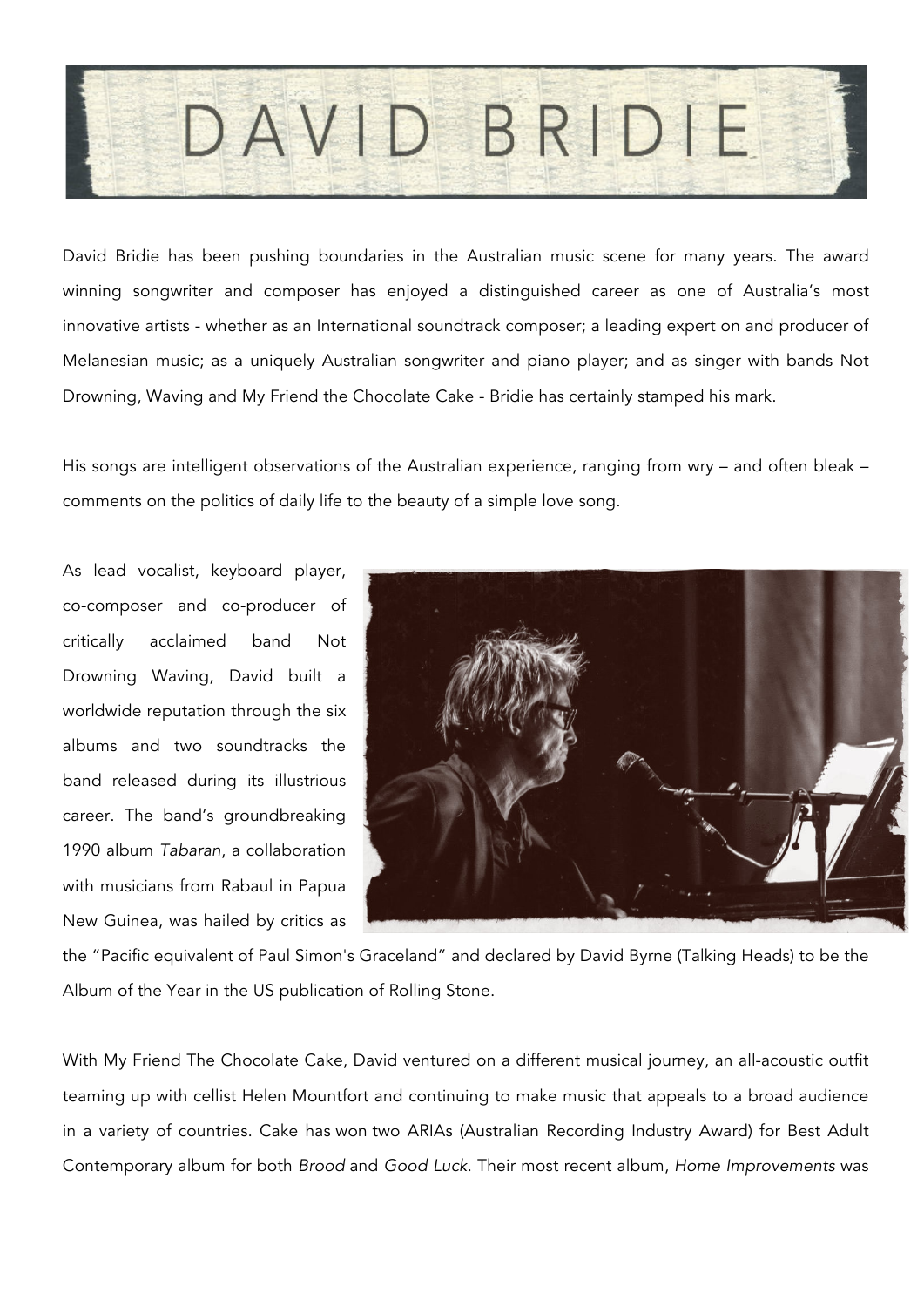released early 2007, and in 2008 the band won the prestigious Herald Angels award at the Edinburgh Festival in Scotland.

David's debut solo album, *Act of Free Choice* was released by EMI Records Australia in May 2000 and nominated for Album of the Year in the 2000 ARIA Awards. It was released in the UK through Parlophone. He followed this up with *Hotel Radio*, produced by Nick Littlemore (PNAU, Empire of the Sun) in 2004. He has since released the albums *Succumb, Wake*, and *Take the Next Illusionary Exit* to wide critical acclaim.

David is also an award winning soundtrack composer, having won two ARIA and two AFI (Australian Film Industry) awards for Best Original Soundtrack. He has scored over 100 films and television series including *Proof, Myth of Fingerprints, The Man Who Sued God, That Eye The Sky, Tempted, In A Savage Land, The Straits, Remote Area Nurse, Satellite Boy, Gone* and most recently *Deadline Gallipoli for* Matchbox Pictures.

Along the way David has produced albums for artists such as Christine Anu, Archie Roach, Monique Brumby and Papua New Guinea artist George Telek whose album *Serious Tam* David produced in the UK for Peter Gabriel's Real World label. David has produced big theatre concerts for Melanesian artists - The SING SING ensemble, Yeperenye Federation Festival, and Morning Star concerts were major events involving a wealth of Melanesian and Indigenous artists accompanied by exceptional visuals, performed in concert halls and opera houses. Recently, David acted the musical director for the original show, 'Ulumbarra'; the official gala opening for the state of the art theatre of the same name in Bendigo, Victoria. David has been committed to the West Papuan cause and has produced songs for many integral West Papuan artists such as Donny Roem and Hein Arumisore.

David has since developed, alongside respected PNG musician Airileke Ingram, the Wantok Musik Foundation. The not-for-profit music label aims to generate and foster various cultural exchanges between Indigenous Australia and Melanesia by recording, releasing and promoting music from the region. The label has since released music from Frank Yamma, George Telek, Airileke, Ngaiire, Radical Son, Richard Mogu, and many more. Many of the Wantok artists have performed worldwide at festivals such as WOMAD, WOMEX, AWME, Glastonbury Festival, Vancouver Folk Festival, and the opening ceremonies of the 2012 London Olympics.